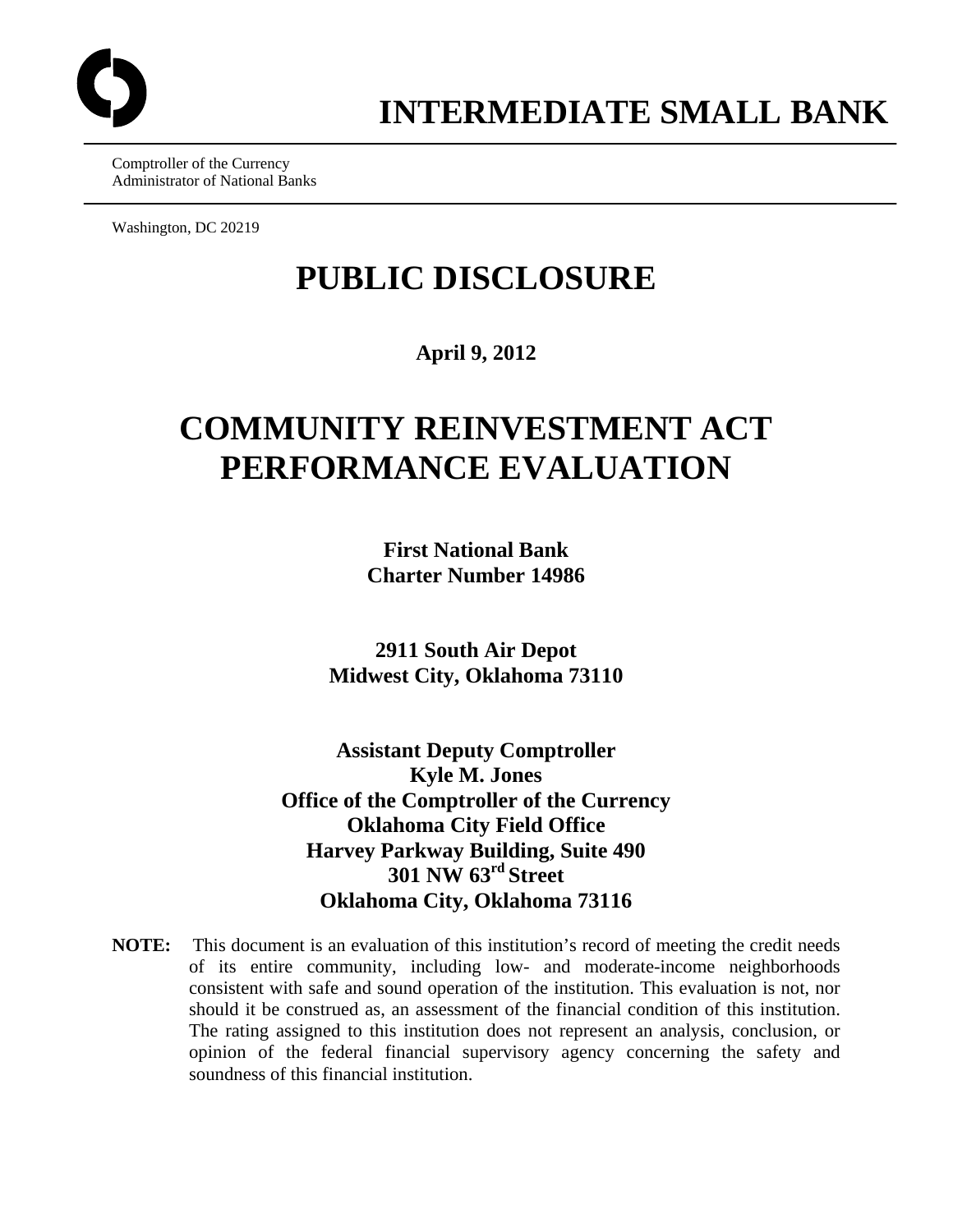# *INSTITUTION'S CRA RATING*

#### **This institution is rated Satisfactory**

The major factors supporting the institution's rating include the following;

- A majority of the bank's loans were originated within the bank's assessment area (AA);
- The loan-to-deposit ratio is reasonable and meets the standard for satisfactory performance;
- The bank's distribution of loans reflects reasonable penetration to individuals and businesses of different income levels and meets the standard for satisfactory performance;
- The geographic distribution of loans reflects a reasonable dispersion throughout the AA and meets the standard for satisfactory performance; and,
- FNB's community development performance demonstrates satisfactory responsiveness to the community development needs of its AA.

# **Scope of Examination**

The evaluation of the bank's lending performance included a review of Home Mortgage Disclosure Act (HMDA) reportable loans (home purchase, home improvement, and home refinance), small business loans, and vehicle loans. FNB's small business and home mortgage lending was evaluated using data for the period January 1, 2009 through December 31, 2011. Vehicle loans sampled were originated in the years 2009 through March 31, 2012. Small business and home mortgage lending are the bank's major loan products. Individual vehicle loans are not primary products; however, they are included in this analysis to provide a broader picture of the bank's lending activities and their relationship to the FNB affiliate, FinancePoint, Inc. (FinancePoint). For community development loans, investments and services, the evaluation period was February 3, 2009 through April 9, 2012.

A Data Integrity examination was conducted in January 2012 to evaluate the bank's process to accurately collect and report HMDA loan data. We found the bank had a good process, along with effective internal controls, to accurately collect and report HMDA information. As a result, HMDA submitted data was used during this CRA review to assess lending performance. We also reviewed the integrity of the bank's small business loans register, which the bank elects to maintain but, as an Intermediate Small Bank, in not required to file.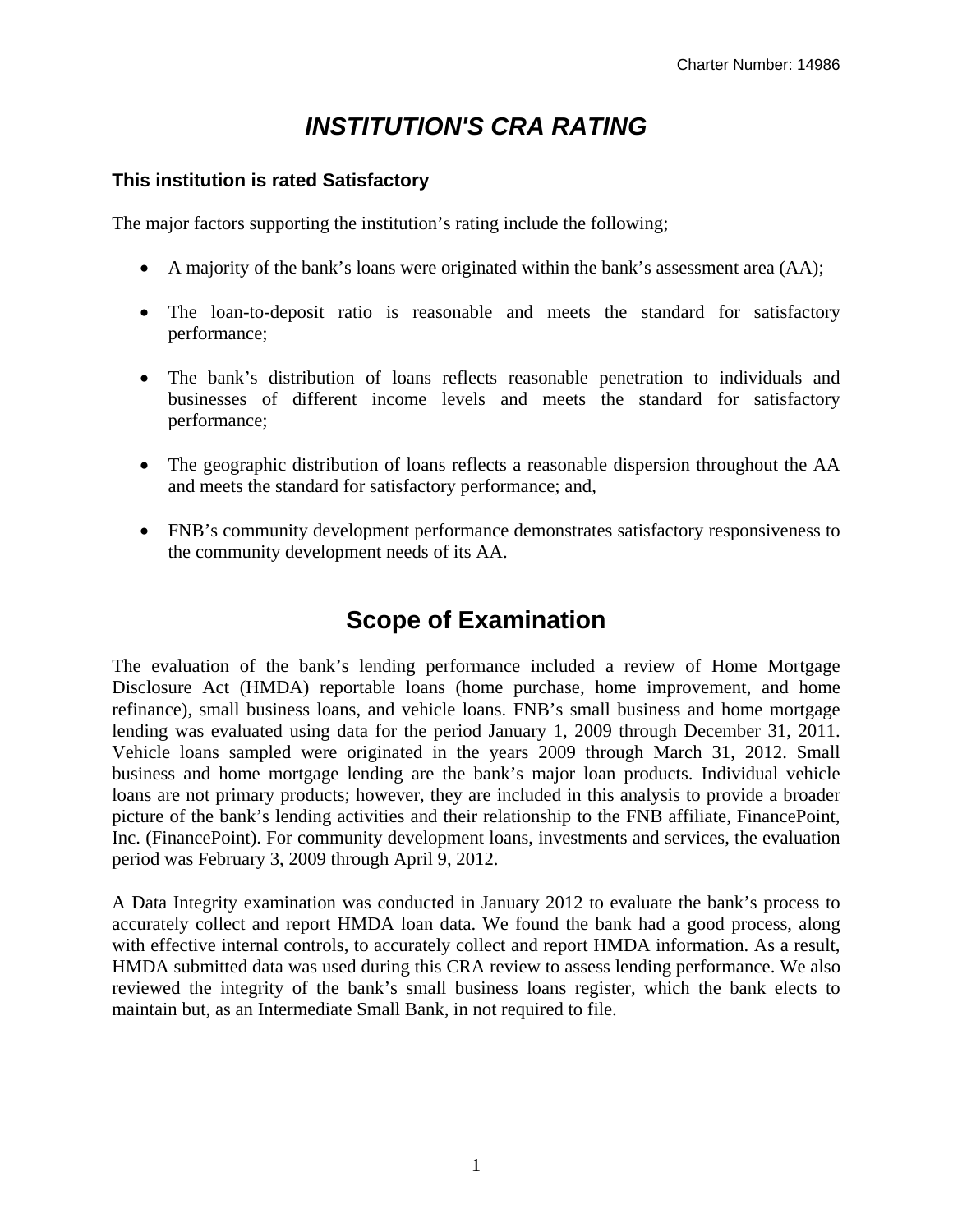# *DESCRIPTION OF INSTITUTION*

The First National Bank (FNB) is an intrastate bank headquartered in Midwest City, Oklahoma. All of its branch locations are located within the Oklahoma City metropolitan area. FNB is wholly owned by First Midwest Acquisition Corporation (FMAC), a one-bank holding company also located in Midwest City, Oklahoma. FMAC also wholly owns FinancePoint, Inc. a FNB affiliate. The main bank, ATM, and drive-up facility are located at 2911 South Air Depot, Midwest City, Oklahoma. The tables below provide information on FNB's branch and ATM locations.

| <b>First National Bank of Midwest City Branch Locations</b> |                                     |                     |  |  |  |  |  |  |  |
|-------------------------------------------------------------|-------------------------------------|---------------------|--|--|--|--|--|--|--|
| Main Bank                                                   | 2911 S. Air Depot*                  | Midwest City        |  |  |  |  |  |  |  |
| Midwest City - Douglas                                      | 1213 S. Douglas                     | Midwest City        |  |  |  |  |  |  |  |
| Tinker A.F.B.                                               | Building 685                        | Midwest City        |  |  |  |  |  |  |  |
| Tinker A.F.B.                                               | Building 3001                       | <b>Midwest City</b> |  |  |  |  |  |  |  |
| Del City                                                    | 4330 S.E. 29th Street*              | Del City            |  |  |  |  |  |  |  |
| Moore                                                       | 604 S. Classen, Suite G             | Moore               |  |  |  |  |  |  |  |
| Choctaw                                                     | 15801 N.E. $23^{\text{rd}}$ Street* | Choctaw             |  |  |  |  |  |  |  |
| Harrah - Country Boy Grocery                                | 20941 S.E. 29 <sup>th</sup> Street  | Harrah              |  |  |  |  |  |  |  |

*\* Branch locations with Drive-up facilities.* 

|                                 | <b>First National Bank of Midwest City ATM Locations</b> |                     |  |  |  |  |  |  |  |
|---------------------------------|----------------------------------------------------------|---------------------|--|--|--|--|--|--|--|
| <b>Corner Market</b>            | 115 S. Westminister                                      | <b>Midwest City</b> |  |  |  |  |  |  |  |
| <b>Crest Discount Foods #1</b>  | 7212 East Reno                                           | <b>Midwest City</b> |  |  |  |  |  |  |  |
| Carl Albert High School         | 2009 Post Road                                           | <b>Midwest City</b> |  |  |  |  |  |  |  |
| Drive-Up ATM                    | 1213 S. Douglas                                          | <b>Midwest City</b> |  |  |  |  |  |  |  |
| Douglas Branch                  | 1213 S. Douglas                                          | <b>Midwest City</b> |  |  |  |  |  |  |  |
| Midwest Regional Medical Center | 2825 Parklawn Drive                                      | <b>Midwest City</b> |  |  |  |  |  |  |  |
| <b>Tinker Air Force Base</b>    | Post 2r43, Building 9001                                 | <b>Midwest City</b> |  |  |  |  |  |  |  |
| <b>Tinker Air Force Base</b>    | <b>BX</b> Mall                                           | <b>Midwest City</b> |  |  |  |  |  |  |  |
| Tinker Air Force Base           | Navy Complex/Mini Mart                                   | <b>Midwest City</b> |  |  |  |  |  |  |  |
| <b>Tinker Air Force Base</b>    | <b>Service Station</b>                                   | <b>Midwest City</b> |  |  |  |  |  |  |  |
| Tinker Air Force Base           | Vanaway Dining Hall, Bldg. 5905                          | <b>Midwest City</b> |  |  |  |  |  |  |  |
| Del City Drive-Up               | 4303 S.E. 15 <sup>th</sup> Street                        | Del City            |  |  |  |  |  |  |  |
| Del City Branch                 | 4330 S.E. 29 <sup>th</sup> Street                        | Del City            |  |  |  |  |  |  |  |
| Moore Branch                    | 604 S. Classen, Suite G                                  | Moore               |  |  |  |  |  |  |  |
| Choctaw Branch                  | 15801 N.E. 23 <sup>rd</sup> Street                       | Choctaw             |  |  |  |  |  |  |  |
| <b>Country Boy Grocery</b>      | 20941 S.E. 29 <sup>th</sup> Street                       | Harrah              |  |  |  |  |  |  |  |
| Country Boy #9                  | 18450 East Highway 9                                     | Little Axe          |  |  |  |  |  |  |  |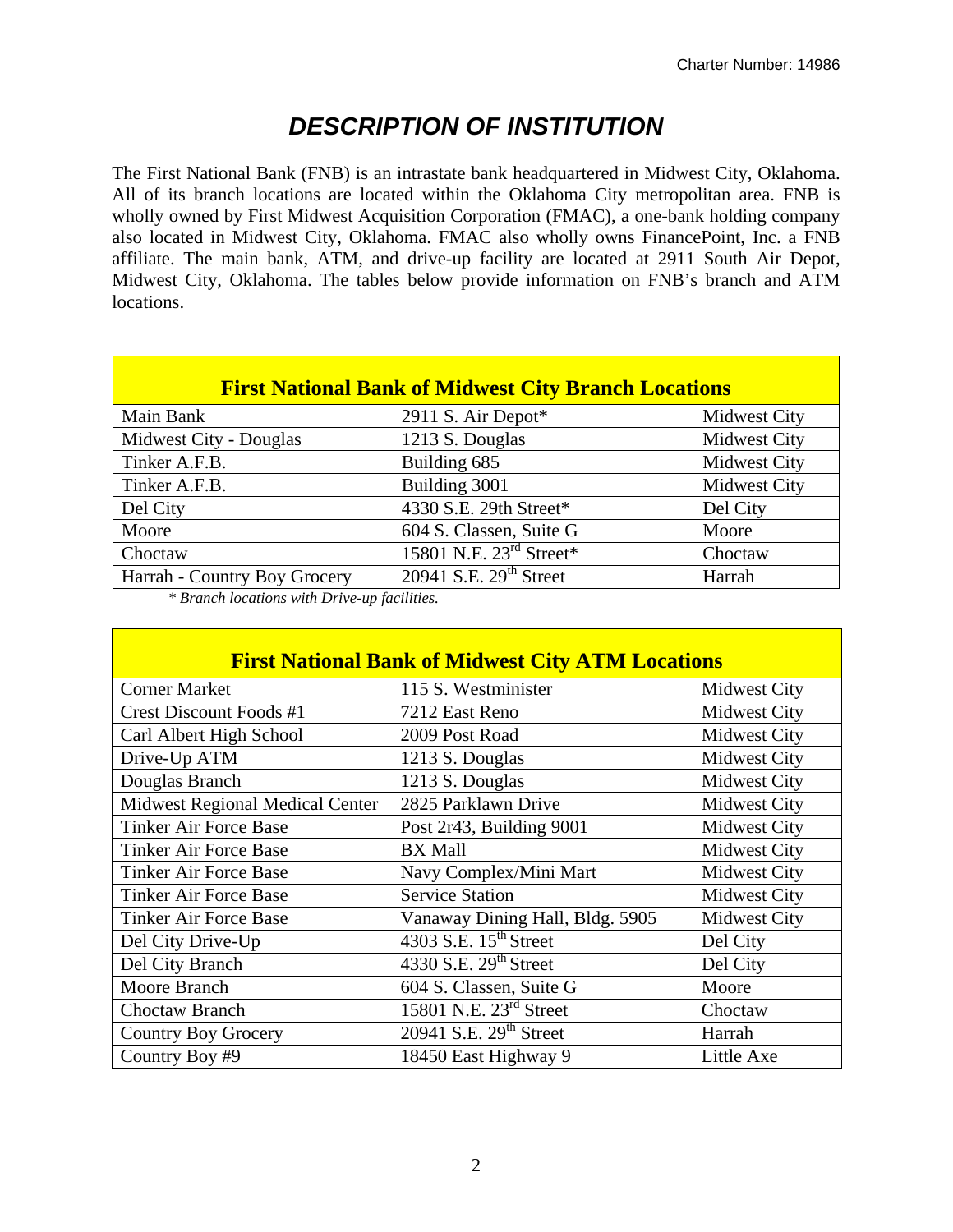As of December 31, 2011, FNB reported total assets of \$432 million, Tier 1 capital of \$43.5 million, and a loan-to-deposit ratio of 39 percent. Gross loans were reported to be \$147 million, or 34 percent of total assets. Specifically, the bank's loan portfolio consists of the following:

| <b>Loan Category</b>           |       | \$ (000)  | $\frac{6}{10}$ |
|--------------------------------|-------|-----------|----------------|
| <b>Commercial Real Estate</b>  |       | \$53,040  | 36.02          |
| <b>Residential Real Estate</b> |       | \$50,263  | 34.14          |
| <b>Individual Loans</b>        |       | \$20,354  | 13.82          |
| Commercial and Industrial      |       | \$18,034  | 12.25          |
| Other                          |       | \$5,544   | 3.77           |
|                                | Total | \$147,235 | 100.00         |

There are no legal, financial, or other factors impeding the bank's ability to help meet the credit needs in its (AA). A **"***Satisfactory***"** rating was assigned at the last Community Reinvestment Act review, which was performed as of February 2, 2009.

The bank's primary focus is to serve commercial and consumer customers in its AA. FNB meets these needs by providing various types of loan and deposit products and services. The ability to lend in its AA continues to be impacted by very strong competition from a substantial number of other banks and financial institutions, or branches of those institutions.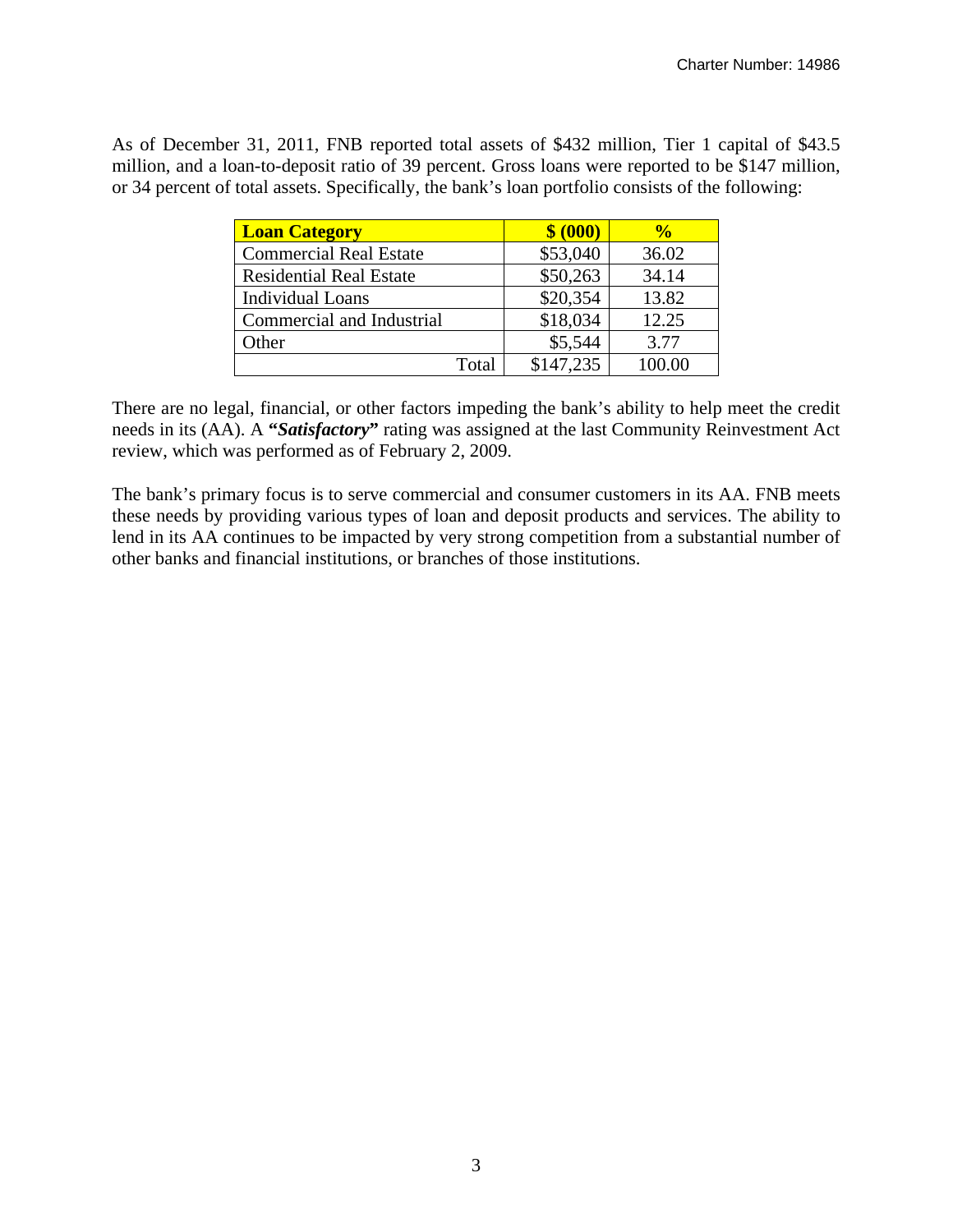# *DESCRIPTION OF ASSESSMENT AREA*

FNB's Assessment Area (AA) consists of 47 census tracts, 43 in Oklahoma County and 4 census tracts in Cleveland County. Both counties are part of the Oklahoma City MSA, which is comprised of six counties in total. The AA is primarily composed of the complete political subdivisions of Midwest City and Dell City and the eastern side of Oklahoma County. The 4 census tracts in Cleveland County surround the bank's branch office in Moore, OK, which is a natural extension of its Del City operations. Of the 47 census tracts in FNB's AA, no tracts are low-income, 18 tracts are moderate-income, 21 tracts are middle-income, and 8 tracts are upperincome.

According to the 2000 U.S. Census Data, FNB's AA has a population of 150,200; and there are 41,958 families and 58,390 households. Although there are no low-income census tracts in the assessment area, there are low- and moderate-income families in the assessment area. Of the 41,958 families, 20 percent are low-income families and 21 percent are moderate-income families. According to the 2000 U.S. Census Data, the median family income for the AA is \$44,898; however, HUD's 2011 updated MSA Median Family Income is \$60,600. Of the 58,390 households, 11 percent are below the poverty level and 5 percent of the households receive public assistance. The median housing value is \$66,542, with the median age of housing stock at 40 years. See the Demographic and Economic Characteristics of Assessment Area table below.

During the evaluation period, February 3, 2009 to April 9, 2012 there was a national economic recession. Although the Oklahoma City MSA economy, commercial business, and real estate market experienced a significant slow down during the review period, Oklahoma City MSA was not as hard hit by the recession as some other parts of the country. The local economy and real estate markets in Oklahoma City MSA, including the bank's AA, are showing marked improvement over sales levels and other indicators 12 months ago. Unemployment in the State of Oklahoma and in the bank's AA spiked during the recession (to 8.7% in the AA in 2010) but remained lower than the national average (9.6% in 2010). The economy in FNB's AA is largely dependent upon consumer goods and service businesses to the military. Portions of the FNB AA, Midwest City and Del City, are beginning to experience moderate growth, primarily fueled by Tinker Air Force Base. The major employers in the AA are Tinker Air Force Base, Mid-Del Public Schools, Midwest Regional Medical Center, Rose State College, and The Boeing Company.

Local banking competition includes several other national and state chartered banks and branches of other larger banks and financial institutions. Large interstate banks competing with branches in Midwest City and/or Del City include BOKF, NA (Bank of Oklahoma), International Bank of Commerce (IBC), JPMorgan Chase, NA, Bank of the West, Arvest Bank, and First Fidelity Bank, NA. Other banking competitors include Advantage Bank, BancFirst, The City National Bank of Lawton and The First State Bank.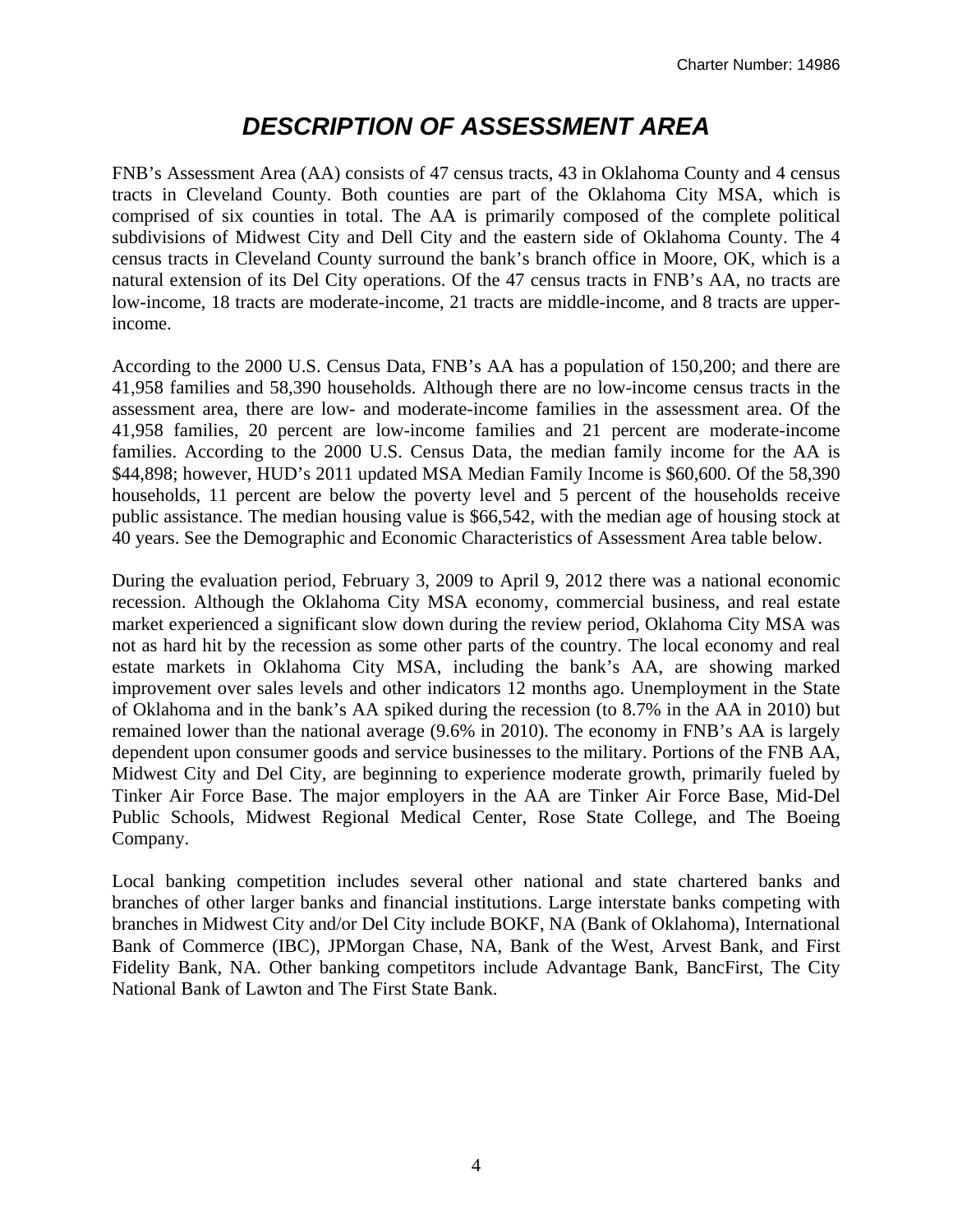Two community contacts were conducted during this review to ascertain community credit needs, to determine bank involvement in the community, and to gather local economic and demographic information. Both contacts noted there have been economic and employment problems nationally in recent years. Both nationally and in Oklahoma loan demand declined with economic uncertainty. However, according to a contact, the Oklahoma economy is recovering quickly because of the influence of the oil industry in the state. Although the oil industry fluctuates, at the present time the Oklahoma economy is in an upturn; and as a result ancillary businesses are starting and expanding. Unemployment was heightened in recent years because of the recession; however, in Oklahoma unemployment is below the national average. The local economy also benefits from continued growth from Tinker Air Force Base. There continues to be new industries and businesses locating to the Midwest City area and surrounding municipalities. According to one contact, the immediate credit need is affordable housing, both rental and owner occupied. The other contact expressed a concern that credit is tight because of regulatory pressure. Both contacts stated the local banks are very involved in community development projects.

Selected information about the demographics of FNB's AA is detailed in the table below.

| <b>Demographic and Economic Characteristics of Assessment Area</b> |          |
|--------------------------------------------------------------------|----------|
| Population                                                         |          |
| <b>Number of Families</b>                                          | 41,958   |
| Number of Households                                               | 58,390   |
| Geographies                                                        |          |
| Number of Census Tracts/BNA                                        | 47       |
| % Low-Income Census Tracts/BNA                                     | 0.00%    |
| % Moderate-Income Census Tracts/BNA                                | 38.30%   |
| % Middle-Income Census Tracts/BNA                                  | 44.68%   |
| % Upper-Income Census Tracts/BNA                                   | 17.02%   |
| Median Family Income (MFI)                                         |          |
| 2000 MFI for Assessment Area                                       | 44,898   |
| 2011 HUD-Adjusted MFI                                              | 60,600   |
| <b>Economic Indicators</b>                                         |          |
| 2000 Unemployment Rate*                                            | 3.40%    |
| 2000 Median Housing Value                                          | \$66,542 |
| % of Households Below Poverty Level                                | 11.10%   |

*Source: 2000 US Census Bureau. \* According to the US Bureau of Labor Statistics the unemployment rate Feb 2012 in the U.S. was 8.7%; and the unemployment rate in the Oklahoma City MSA that includes the FNB assessment area was 5.8%.*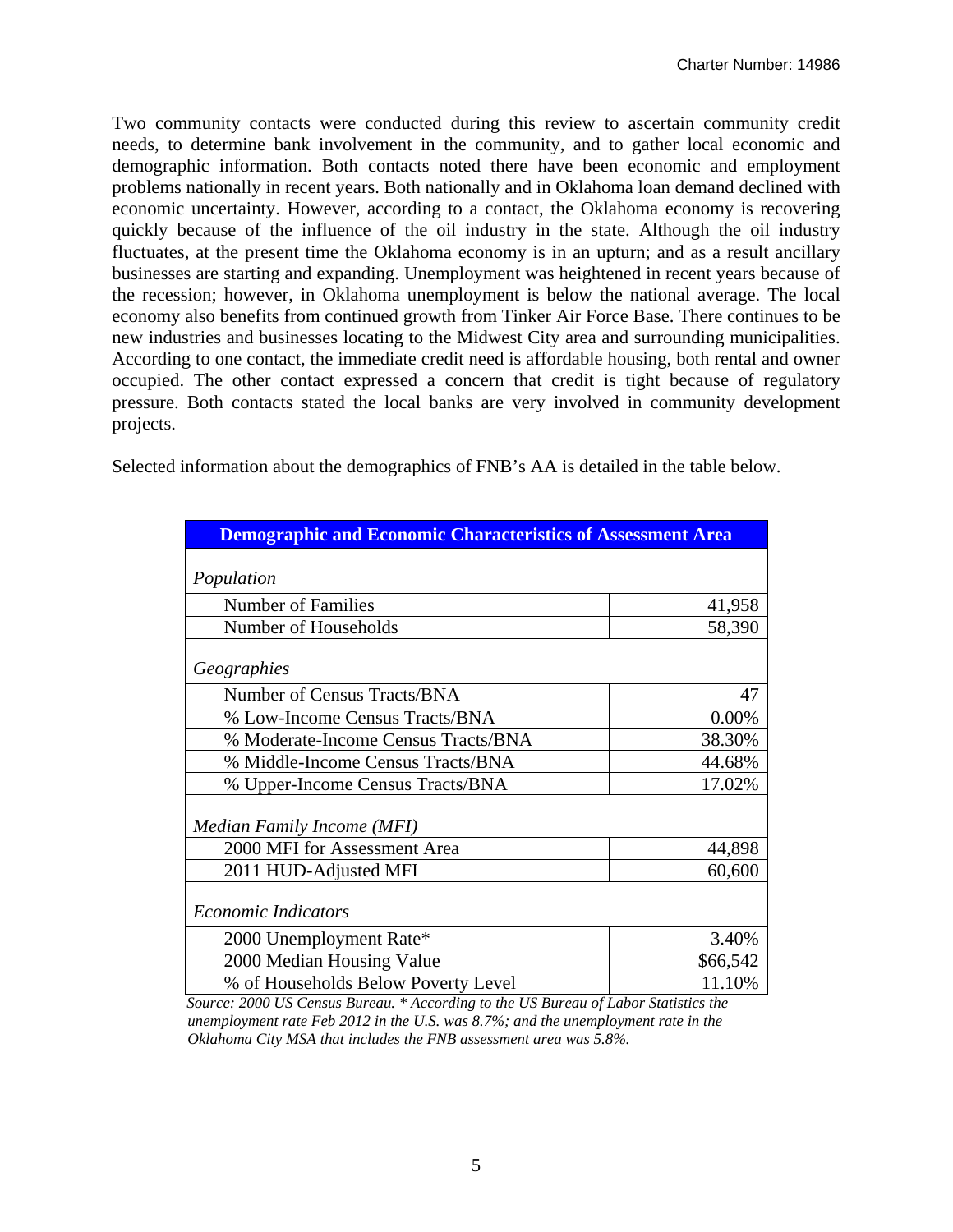# **CONCLUSIONS ABOUT PERFORMANCE CRITERIA**

### **LENDING TEST**

The bank's performance under the Lending Test is rated **"Satisfactory. "** 

#### *Loan-to-Deposit Ratio*

FNB's loan-to-deposit ratio is reasonable in light of its performance context and meets the standard for satisfactory performance. FNB's loan-to-deposit ratio at December 31, 2011 was 39.13 percent. The bank's average quarterly loan-to-deposit ratio from March 31, 2009 through December 31, 2011 was 46.37 percent. This average was compared to the average of four similar banks located in or near the FNB's AA with total assets between \$200 million and \$550 million, for the same time period. These average loan-to-deposit ratios are listed in the following table:

| <b>INSTITUTION</b>                      | <b>ASSETS (AS OF</b><br>12/31/11) (\$000's) | <b>AVERAGE LTD</b><br><b>RATIO</b> |
|-----------------------------------------|---------------------------------------------|------------------------------------|
| First National Bank of Midwest City, OK | \$431,964                                   | 46.37%                             |
| The Citizens Bank of Edmond, OK         | \$261,533                                   | 68.33%                             |
| Kirkpatrick Bank, Edmond, OK            | \$536,180                                   | 70.31%                             |
| Frontier State Bank, Oklahoma City, OK  | \$548,513                                   | 71.71%                             |
| Republic Bank & Trust, Norman, OK       | \$413,191                                   | 80.24%                             |

*Source: Institution Reports of Condition from March 31, 2009 to December 31, 2011* 

Several factors contribute to FNB's loan-to-deposit ratio being less than the comparable banks. FNB's ratio is negatively impacted by large public funds holdings that grew from \$59.5 million to over \$106 million during the evaluation period. In addition, during the review period, which included a national recession, the bank's private deposits swelled by over \$65 million dollars as business and consumer customers sought out the bank because of it strong capital position and conservative management. The bank's assessment area, which is primarily the eastern side of the Oklahoma County, includes several rural communities (Spencer, Choctaw, Harrah, OK); and is not a high growth area. At the same time loan demand has continued to be impacted by strong competition in the Oklahoma City metropolitan area, especially from larger banks with local branches. FNB is largely a consumer lender and does not have the high commercial real estate concentrations that boost the lending ratios of many comparable banks. Finally, it is noted that the bank had almost \$17 million in approved and unfunded loan commitments on March 31, 2012.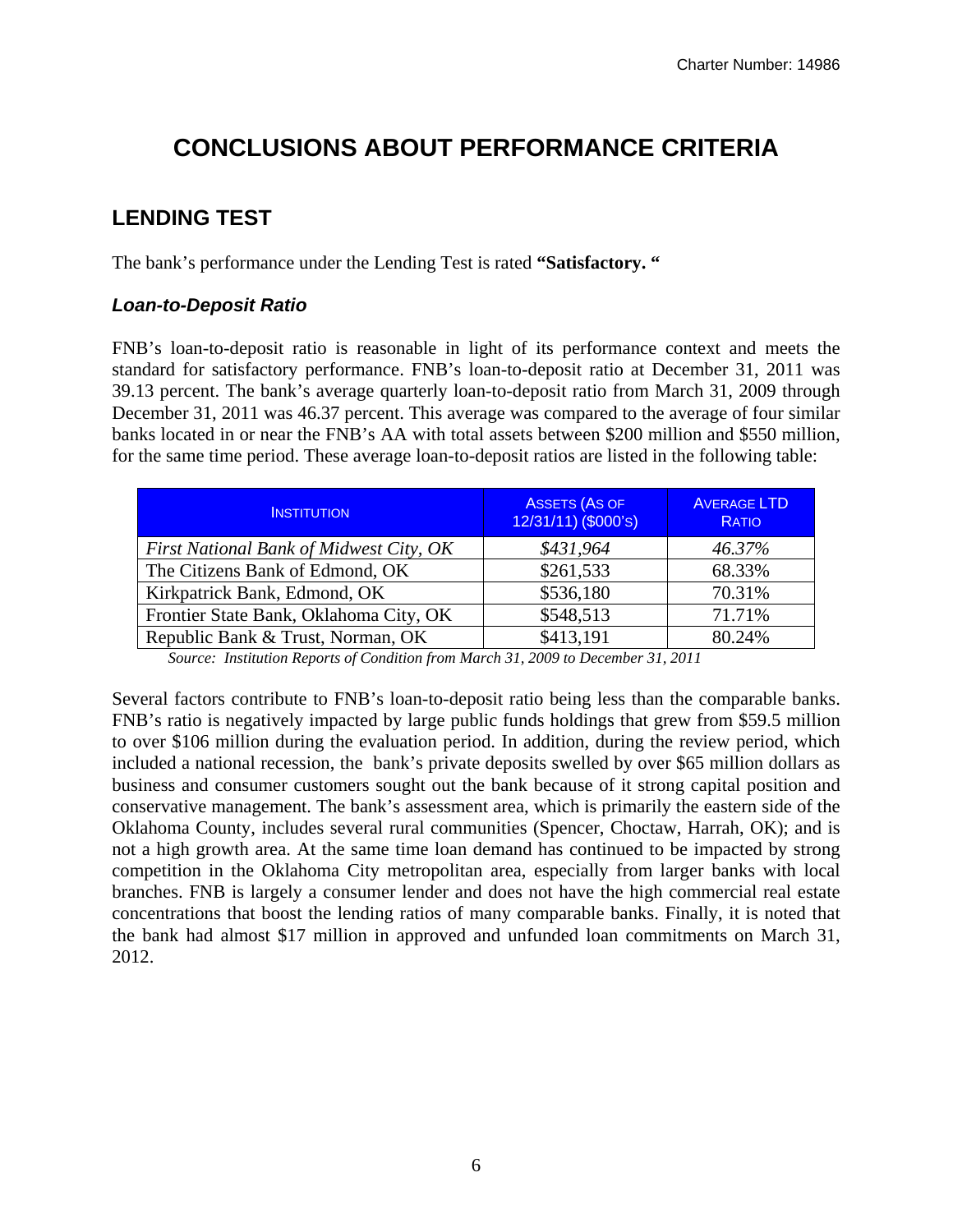Lending-related activities include mortgage originations brokered for the secondary market that totaled \$7.2 million in 2009, \$7 million in 2010, and \$7 million in 2011. In addition, the FNB affiliate finance company, FinancePoint, primarily makes small vehicle loans to low and moderate income borrowers. As noted in the Community Development section of this evaluation, in 2011 FNB provided \$4.3 million of financing to support this affiliate's operations. The bank only underwrites the most credit worthy indirect paper and passes the remaining applications to its affiliate, FinancePoint. This conservative policy helps assure the quality of the FNB individual loan portfolio while improving the likelihood that a loan request will be accepted either as a prime or sub-prime note. However, passing these applications to the bank's affiliate negatively impacts the bank's potential LTD ratio. On February 28, 2011, when the bank renewed the FinancePoint Inc. financing, the affiliate had 1,949 loans outstanding totaling \$14 million dollars.

#### *Lending in Assessment Area*

FNB's lending in its AA meets the standard for satisfactory performance. A majority of the number and dollar amount of home mortgage and small business loans, it two primary products, were originated within the bank's AA. A majority of the number of vehicle loans sampled (57%) were originated within the bank's AA; however, 48% of the dollar amount of vehicle loans sampled originated outside of the AA. This reflects the larger loan amounts typically requested through indirect lending, much of which is through dealers outside the bank's AA but in the Oklahoma City MSA. As depicted in the table below, 57.86 percent of the number and 59.51 percent of the dollar amount of loans were originated in FNB's AA.

| <b>LENDING IN AA</b>  |     |                        |     |         |       |          |        |                          |         |           |  |  |
|-----------------------|-----|------------------------|-----|---------|-------|----------|--------|--------------------------|---------|-----------|--|--|
|                       |     | <b>Number of Loans</b> |     |         |       |          |        | Dollars of Loans (000's) |         |           |  |  |
|                       |     | Inside                 |     | Outside |       |          | Inside |                          | Outside |           |  |  |
| Loan Type             | #   | $\%$                   | #   | %       | Total | ¢        | %      | \$                       | $\%$    | Total     |  |  |
| Home Mortgage         | 319 | 63.17%                 | 186 | 36.83%  | 505   | \$15,761 | 54.93% | \$12,930                 | 45.07%  | \$28,691  |  |  |
| <b>Small Business</b> | 220 | 51.64%                 | 206 | 48.36%  | 426   | \$66,326 | 60.75% | \$42,855                 | 39.25%  | \$109,181 |  |  |
| Vehicle Loans         | 17  | 56.67%                 | 13  | 43.33%  | 30    | \$192    | 48.25% | \$206                    | 51.75%  | \$398     |  |  |
| Totals                | 556 | 57.86%                 | 405 | 42.14%  | 961   | \$82,279 | 59.51% | \$55,991                 | 40.49%  | \$138,270 |  |  |

*Source: 2009 – 2011 HMDA LAR data, small business loan records and sample of 2009 – March 31, 2012 vehicle loans* 

#### *Lending to Borrowers of Different Incomes and to Businesses of Different Sizes*

FNB's borrower distribution of small business loans, home mortgage loans and vehicle loans in the AA is reasonable and meets the standard for satisfactory performance.

FNB's borrower distribution to businesses with revenues of \$1 million or less is satisfactory. The percentage of bank loans by number significantly exceeded the percentage of reporting businesses with revenues of \$1 million or less in the AA. The percentage of bank loans by dollar was very close to the percentage of reporting businesses with revenues of \$1 million or less in the AA. However, note that 36.13 percent of the businesses in the AA did not report income data.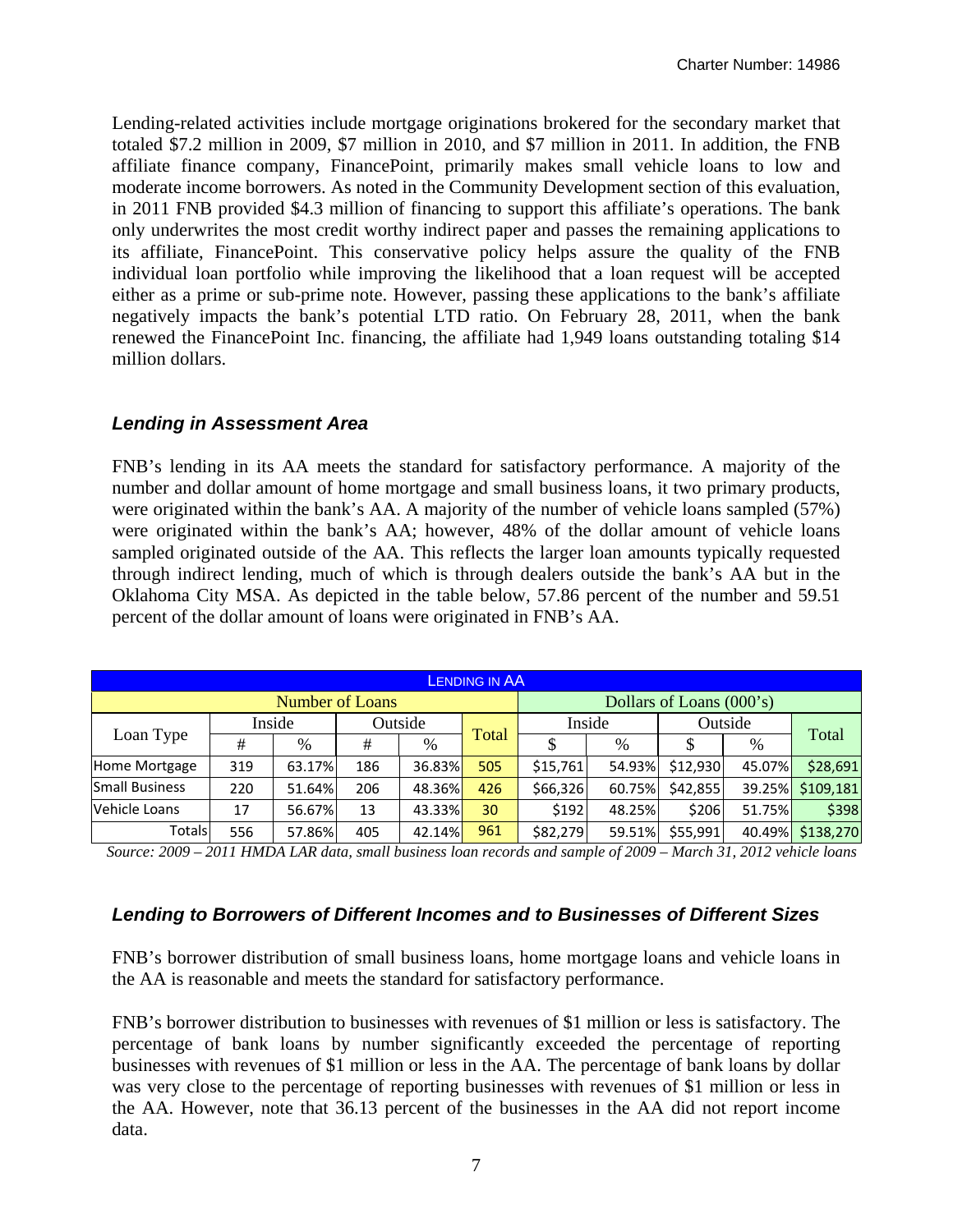| <b>BORROWER DISTRIBUTION OF LOANS TO BUSINESSES</b> |                    |               |                         |       |  |  |  |  |  |  |
|-----------------------------------------------------|--------------------|---------------|-------------------------|-------|--|--|--|--|--|--|
| Business Revenues (or Sales)                        | $\leq$ \$1,000,000 | > \$1,000,000 | Unavailable/<br>Unknown | Total |  |  |  |  |  |  |
| % of AA Businesses                                  | 62.20%             | 1.67%         | $*36.13\%$              | 100%  |  |  |  |  |  |  |
| % of Bank Loans in AA by #                          | 83.64%             | 16.36%        | $0.00\%$                | 100%  |  |  |  |  |  |  |
| % of Bank Loans in AA by \$                         | 60.97%             | 39.03%        | $0.00\%$                | 100%  |  |  |  |  |  |  |

*Source: Dunn and Bradstreet data and 2009 – 2011 small business loans records \* 36.13% of the businesses did not report income data.* 

The bank's distribution of home mortgage loans is satisfactory. While the percentage of home purchase loans to low- and moderate income borrowers is less than the corresponding percentages of low- and moderate-income families in the AA, this performance is not unreasonable in light of the recent recession during the evaluation period and the difficulty lowincome families have qualifying for conventional home mortgage products. Borrowers in these income ranges were especially hesitant to purchase new homes when unemployment was at alltime highs in the State and locally. Lending to moderate income borrowers for homeimprovements and refinancings was satisfactory and corresponded with percentages of moderateincome families in the AA. Rather than risk purchasing new homes these families elected to maintain their existing housing.

FNB has been involved in the *Midwest City Home Rehabilitation Loan Program* since its inception in 2003. This is an interest-free loan program for housing rehabilitation and home improvements. The program is available to Midwest City residents who owned or lived in their home for 2 years, are income eligible, and have a record of good payment history on past and present debts. Over the past eight years, 25 homeowner applications have been approved, and over \$165,947 have been loaned to repair, maintain, or remodel homes in Midwest City. Since the last CRA examination, FNB has regularly provided credit reports for the Program and booked 3 loans under this program totaling \$32,878.

|                          | <b>BORROWER DISTRIBUTION OF RESIDENTIAL REAL ESTATE LOANS</b> |                              |                          |                              |                          |                              |                          |                              |  |  |  |
|--------------------------|---------------------------------------------------------------|------------------------------|--------------------------|------------------------------|--------------------------|------------------------------|--------------------------|------------------------------|--|--|--|
| Borrower<br>Income Level | Low                                                           |                              | Moderate                 |                              | Middle                   |                              | Upper                    |                              |  |  |  |
| Loan Type                | $%$ of<br>AA<br>Families                                      | $%$ of<br>Number<br>of Loans | $%$ of<br>AA<br>Families | $%$ of<br>Number<br>of Loans | $%$ of<br>AA<br>Families | $%$ of<br>Number<br>of Loans | $%$ of<br>AA<br>Families | $%$ of<br>Number<br>of Loans |  |  |  |
| Home Purchase            | 20.21%                                                        | 6.82%                        | 20.79%                   | 2.27%                        | 23.62%                   | 27.27%                       | 35.38%                   | 61.36%                       |  |  |  |
| Home<br>Improvement      | 20.21%                                                        | 12.12%                       | 20.79%                   | 25.45%                       | 23.62%                   | 30.30%                       | 35.38%                   | 30.91%                       |  |  |  |
| Home Refinance           | 20.21%                                                        | 12.20%                       | 20.79%                   | 20.73%                       | 23.62%                   | 25.61%                       | 35.38%                   | 41.46%                       |  |  |  |

*Source: U.S. Census data and 2009 – 2011 HMDA LAR data*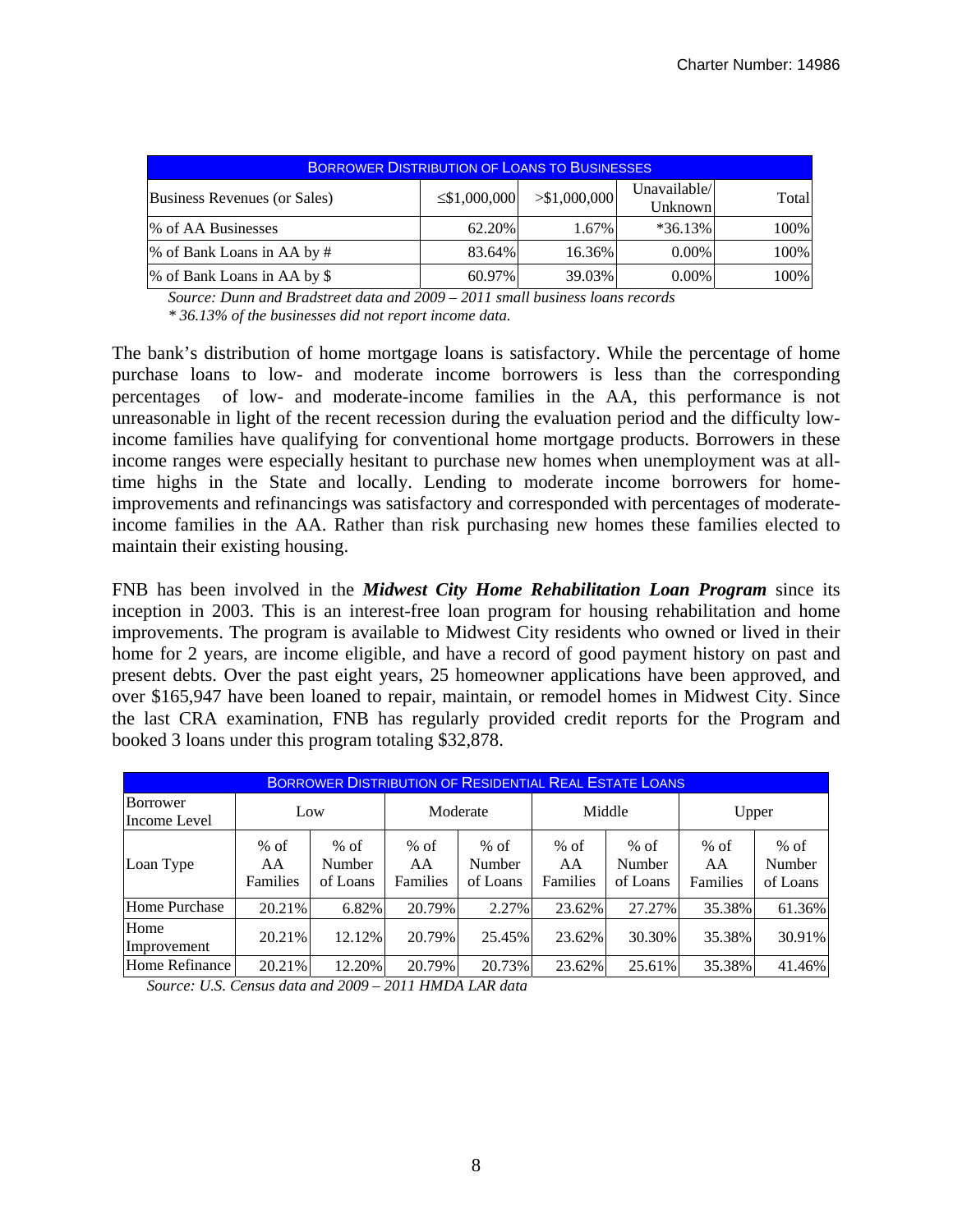The distribution of vehicle loans made by FNB to low- and moderate-income borrowers in the bank's AA does not meet the standard; however, individual vehicle loans is not one of the bank's primary products. Individual loans comprise less than 14 percent of gross loans; however, they are included in this analysis to provide a broader picture of the bank's lending activities. Although sampling indicated about 57 percent of the vehicle loans made in the review period were made to borrowers residing in the bank's AA, the bulk of the bank's vehicle lending is through indirect lending. As stated above, the bank only underwrites the most credit worthy indirect paper and passes the remaining applications to its affiliate, FinancePoint. Testing demonstrated that most FinancePoint borrowers were low- or moderate-income borrowers. This explains the lower number and amount of vehicle loans made by low- and moderate-income borrowers in the AA and booked at the FNB level. Many of these persons were financed through FinancePoint.

| <b>BORROWER DISTRIBUTION OF VEHICLE LOANS</b>               |        |        |        |        |        |        |        |        |  |  |
|-------------------------------------------------------------|--------|--------|--------|--------|--------|--------|--------|--------|--|--|
| Middle<br>Borrower Income Level<br>Moderate<br>Upper<br>Low |        |        |        |        |        |        |        |        |  |  |
| 1% of AA Households                                         | 20.82% |        |        | 17.94% | 21.62% |        | 39.62% |        |  |  |
| lVehicle Loans                                              | $%$ of | $%$ of | % of   | % of   | $%$ of | $%$ of | $%$ of | $%$ of |  |  |
|                                                             | Number | Amount | Number | Amount | Number | Amount | Number | Amount |  |  |
| Totals                                                      | 10.00% | 4.02%  | 10.00% | 3.58%  | 55.00% | 61.91% | 23.34% | 30.49% |  |  |

*Source: U.S. Census data and sample of 2009 – March 31, 2012 vehicle loans* 

The bank offers a consumer loan product, *Second Chance Program*, which targets military personnel and is offered through the Tinker Air Force Branch. The purpose of the program is to help those who have come into financial distress and would not qualify under normal underwriting standards but deserve a second chance. During the review period the bank has originated 6 loans totaling \$33 thousand under this program.

#### *Geographic Distribution of Loans*

The overall geographic distribution of loans is reasonable and meets the standard for satisfactory performance. FNB's geographic distribution of small business, home mortgage, and vehicle loans in FNB's AA is reasonable. There are no low-income census tracts in FNB's AA. As a result, less weight was given to the geographic distribution and more weight was given the income distribution of primary products when assessing the bank's overall lending performance.

The geographic distribution of small business loans exceeds the standard. Small businesses loans made to business borrowers in moderate-income tracts exceed the percentage of small businesses located in those tracts.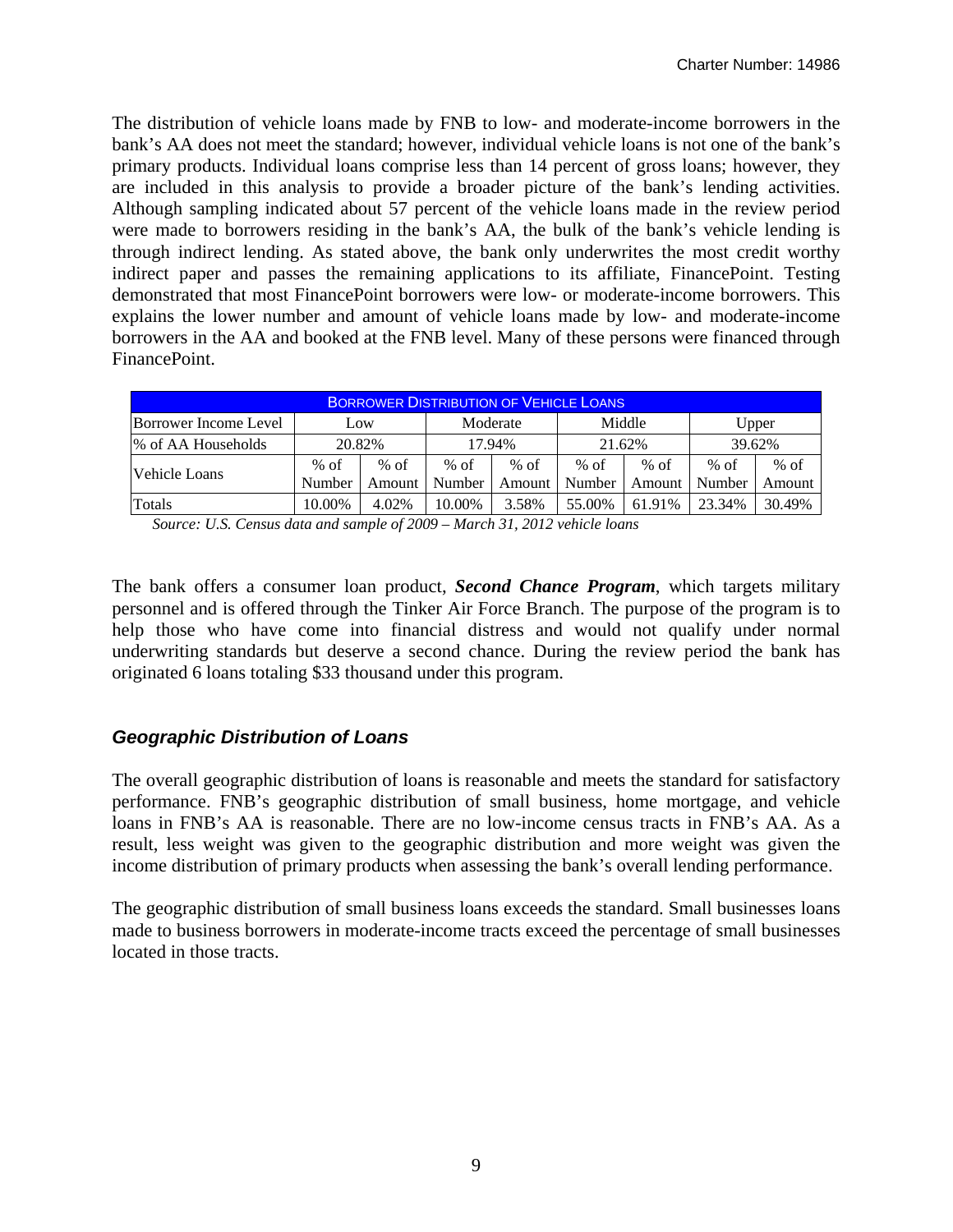| <b>GEOGRAPHIC DISTRIBUTION OF LOANS TO BUSINESSES</b> |                                   |                              |                                   |                              |                                   |                            |                                   |                              |  |
|-------------------------------------------------------|-----------------------------------|------------------------------|-----------------------------------|------------------------------|-----------------------------------|----------------------------|-----------------------------------|------------------------------|--|
| Census Tract<br>Income Level                          | Low                               |                              |                                   | Moderate                     |                                   | Middle                     |                                   | Upper                        |  |
| Loan Type                                             | $%$ of<br>AA<br><b>Businesses</b> | $%$ of<br>Number<br>of Loans | $%$ of<br>AA<br><b>Businesses</b> | $%$ of<br>Number of<br>Loans | $%$ of<br>AA<br><b>Businesses</b> | % of<br>Number of<br>Loans | $%$ of<br>AA<br><b>Businesses</b> | $%$ of<br>Number of<br>Loans |  |
| <b>Small Business</b><br>Loans                        | $0.00\%$                          | 0.00%                        | 25.08%                            | 28.64%                       | 54.28%                            | 46.82%                     | 20.64%                            | 24.54%                       |  |

 *Source: Dunn and Bradstreet data and 2009 – 2011 small business loans records* 

The geographic distribution of home mortgage loans in moderate-income tracts is satisfactory. Although the percentage of home purchase loans and refinancings is below the percentage of owner occupied housing, this is not an unusual pattern in light of the national and State recession that occurred during the review period. As explained above, low- and moderate-income homeowners tended to avoid new home purchases and maintain their existing dwellings. The percentage of home improvement loans made to borrowers residing in moderate-income census tracts in the FNB AA almost exactly matches the percentage of owner occupied housing in those moderate-income tracts.

| <b>GEOGRAPHIC DISTRIBUTION OF RESIDENTIAL REAL ESTATE LOANS</b> |          |          |           |        |          |        |          |        |  |  |
|-----------------------------------------------------------------|----------|----------|-----------|--------|----------|--------|----------|--------|--|--|
| Census Tract Income<br>Level                                    | Low      |          | Moderate  |        | Middle   |        | Upper    |        |  |  |
|                                                                 | % of AA  | $%$ of   | $%$ of AA | $%$ of | % of AA  | $%$ of | % of AA  | $%$ of |  |  |
|                                                                 | Owner    | Number   | Owner     | Number | Owner    | Number | Owner    | Number |  |  |
| Loan type                                                       | Occupied | of       | Occupied  | of     | Occupied | of     | Occupied | of     |  |  |
|                                                                 | Housing  | Loans    | Housing   | Loans  | Housing  | Loans  | Housing  | Loans  |  |  |
| Home Purchase                                                   | $0.00\%$ | $0.00\%$ | 25.99%    | 13.64% | 53.16%   | 25.00% | 20.85%   | 61.36% |  |  |
| Home Improvement                                                | $0.00\%$ | $0.00\%$ | 25.99%    | 25.45% | 53.16%   | 53.94% | 20.85%   | 20.61% |  |  |
| Home Refinance                                                  | 0.00%    | 0.00%    | 25.99%    | 18.29% | 53.16%   | 63.42% | 20.85%   | 18.29% |  |  |

 *Source: U.S. Census data and 2009 – 2011 HMDA LAR data* 

Based upon our vehicle loan sampling, the distribution of vehicle loans to moderate-income tracts does not meet the standard; however, individual/vehicle loans is not one of the bank's primary lending products and much of the individual vehicle lending is via indirect paper. Our sampling indicated the percentage of loans made in moderate-income tracts is less than the percentage of households in those tracts. As explained above, the bank only underwrites the most credit worthy indirect paper and passes the remaining applications to its affiliate, FinancePoint. Since most FinancePoint borrowers are low- or moderate-income borrowers, this tends to explain why fewer than expected FNB loans were made to borrowers residing in one of the bank's moderate-income census tracts. Many of these persons were financed through FinancePoint.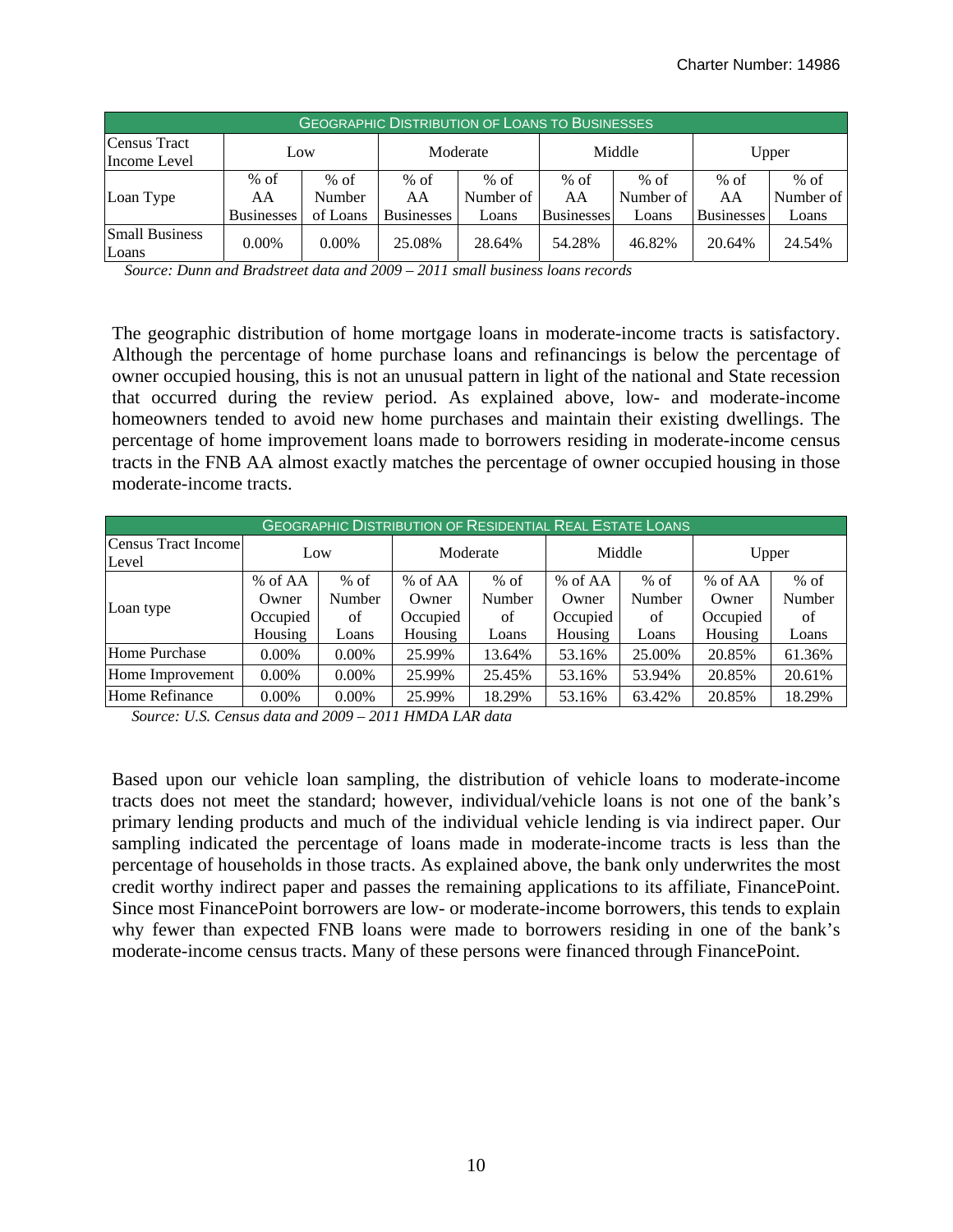| <b>GEOGRAPHIC DISTRIBUTION OF VEHICLE LOANS</b> |                            |                              |                            |                            |                            |                              |                            |                              |  |
|-------------------------------------------------|----------------------------|------------------------------|----------------------------|----------------------------|----------------------------|------------------------------|----------------------------|------------------------------|--|
| Census Tract<br>Income Level                    | Low                        |                              | Moderate                   |                            | Middle                     |                              | Upper                      |                              |  |
| Loan type                                       | $%$ of<br>AA<br>Households | $%$ of<br>Number<br>of Loans | $%$ of<br>AA<br>Households | % of<br>Number<br>of Loans | $%$ of<br>AA<br>Households | $%$ of<br>Number<br>of Loans | $%$ of<br>AA<br>Households | $%$ of<br>Number<br>of Loans |  |
| Consumer<br>Loans                               | $0.00\%$                   | $0.00\%$                     | 33.15%                     | 20.00%                     | 50.34%                     | 30.00%                       | 16.51%                     | 50.00%                       |  |

 *Source: U.S. Census data and sample of 2009 – March 31, 2012 vehicle loans* 

#### *Responses to Complaints*

There have been no consumer complaints regarding the bank's Community Reinvestment Act performance during the evaluation period.

### **COMMUNITY DEVELOPMENT TEST**

#### **CD Loans, Qualified Investments, and CD Services Test**

The bank's performance under the Community Development Test is rated **"Satisfactory."**  FNB's community development performance demonstrates satisfactory responsiveness to the community development needs of its assessment area.

Opportunities for qualified community development loans and investments are very limited in the bank's AA. Several of the bank's branches are located in rural low-density areas. The largest city in the AA is Midwest City, which has a 2011 population of only 56,314. Based upon the 2000 U.S. Census designations, the main bank in Midwest City and two of the bank's branches located on Tinker Air Force Base are located in moderate-income census tracts.

FNB is very active in the communities they serve. This is evidenced by their leadership roles on various civic and non-profit organizations that provide services to low- and moderate-income individuals. The bank is also involved with, invests in, or lends to organizations whose focus is on community or economic development. FNB has made a significant financial commitment to the local hospital, a major health care provider for rural communities and counties in central Oklahoma. The bank has been very active in holding leadership positions in the Midwest City, Choctaw, Harrah, and Moore Chambers of Commerce, which are primarily involved in economic development and small business creation. The bank has also made significant donations to the United Way, Central Oklahoma Habitat for Humanity, Midwest City – Del City Public Schools, and the Mid-Del Food Pantry.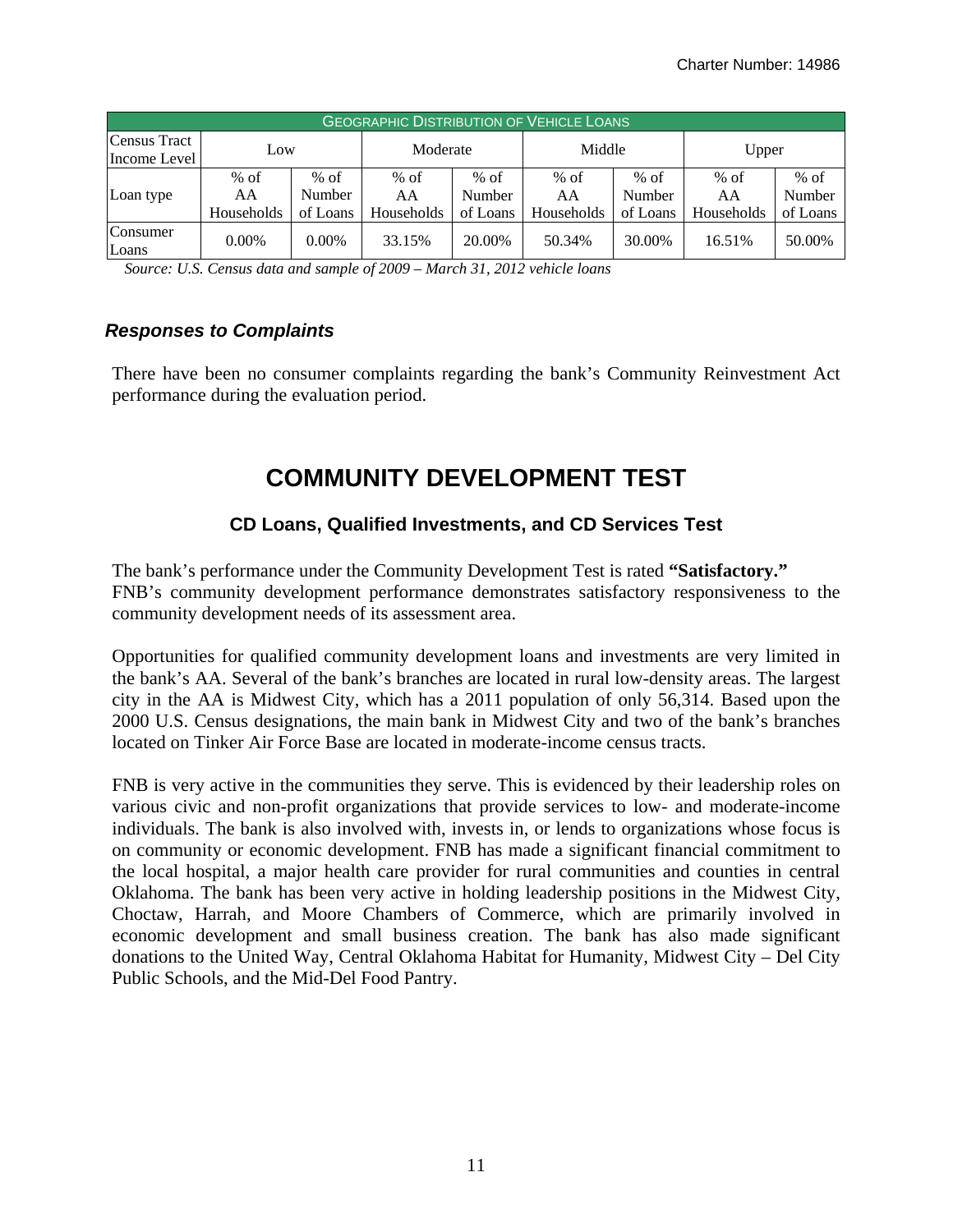#### *Community Development Loans*

Qualifying community development loans are those that meet the definition of community development, as defined in the CRA regulation. At the review date FNB had originated \$16.5 million of qualified community development loans. These loans included:

FNB renewed a revolving line of credit to its affiliate FinancePoint, Inc that makes subprime loans primarily to low- and moderate-income persons. FinancePoint is an Oklahoma supervised lender operating in Del City that makes small loans to credit challenged consumers. These loans particularly fill the assessment area need for subprime credit that provides consumers with poor credit the financing necessary to obtain an automobile to get to work.

The bank extended a \$2.5 million loan to the Choctaw Utilities Authority for essential community wide capital improvements infrastructure. Choctaw is a rural community 20 miles east of Midwest City with a population of approximately 4 thousand. Critical infrastructure addressed by this loan included water plant improvements, sewer improvements, and road improvements.

The bank extended a \$1.95 million loan to the Del City Economic Authority for the construction of a police station in Del City and for street improvements and the renovation of the community center. Del City is predominately a moderate-income community where the majority of census tracts are designated as moderate-income geographies.

The bank extended a \$640.5 thousand loan to Choctaw Church of the Nazarene to finance the land and construction of its building located in the Indian reservation. The church serves a primarily low- and moderate-income (LMI) congregation and other LMI persons in need.

The bank extended a \$300 thousand loan to re-establish a pharmacy in a moderate-income area of Guthrie, OK. The new start-up pharmacy, under new management, is in the same location as a closed pharmacy that had served this LMI community for over 20 years.

#### *Community Development Investments*

Qualifying investments are investments, deposits, membership shares, or grants that have as their primary purpose community development, as defined in the CRA regulation. Opportunities for qualified community development investments are limited in the bank's assessment area. Nevertheless, during the evaluation period, exclusive of donations, FNB invested in 9 community-development qualified municipal securities, totaling \$5.22 million that will finance several new schools benefiting students in low- and moderate–income families and capital improvements, including repair of storm water drainage facilities in Del City. FNB also made over 122 community-development qualified donations, totaling \$69.5 thousand, in its assessment area and distributed \$41 thousand of the Community Development Financial Institutions (CDFI) grant described below.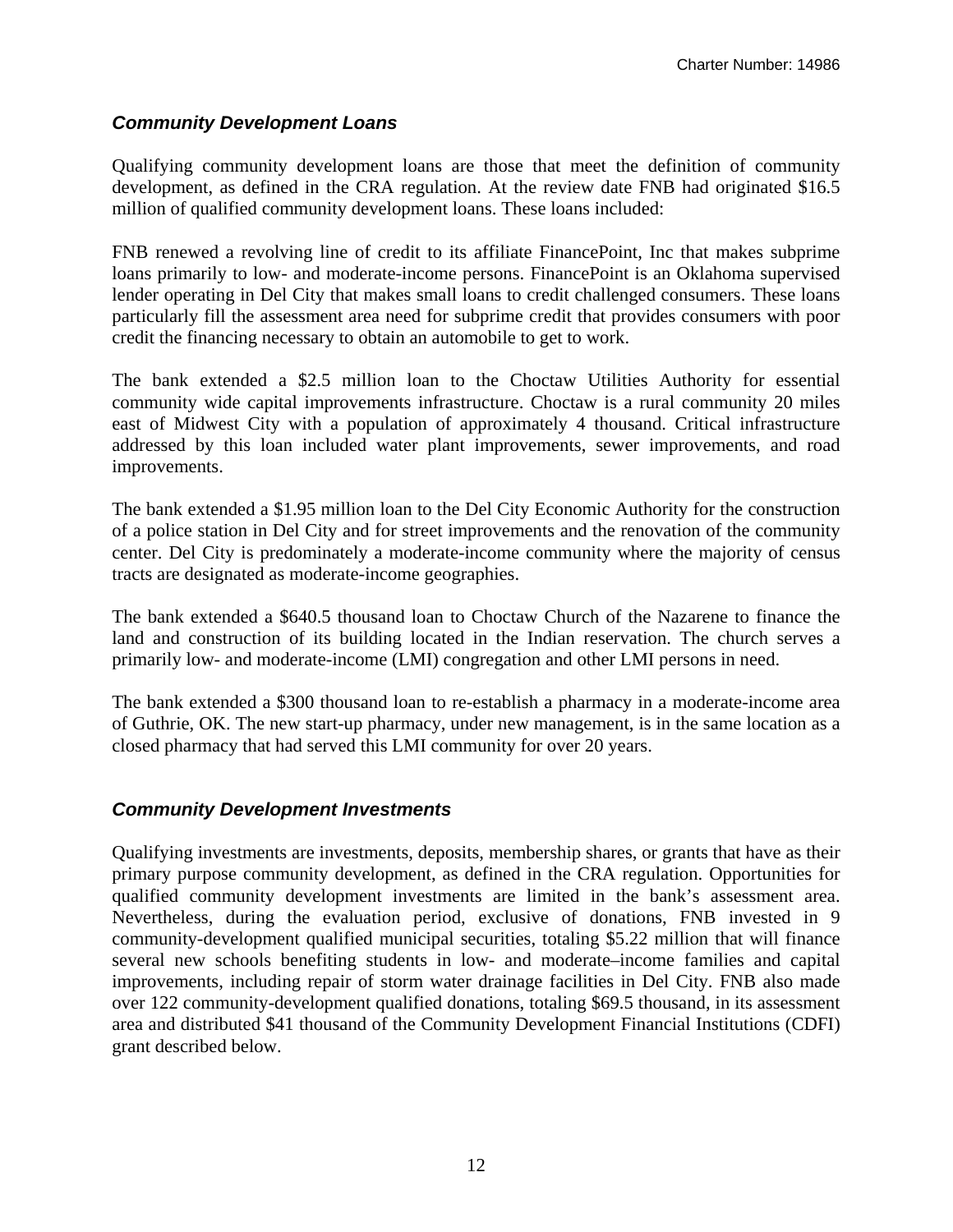During the evaluation period, the bank also renewed a prior period \$500 thousand equity investment in the Oklahoma MetaFund, which is a non-profit, multi-bank funded community development, private equity, and venture capital firm. The mission of the MetaFund is to retain or create jobs for low-income and other underserved people, create affordable housing, and to provide other direct services and benefits for underserved areas throughout Oklahoma.

The Department of Treasury Community Development Financial Institutions (CDFI) Fund selected FNB to receive an award of \$75 thousand through the FY 2011 funding round of *the Bank Enterprise Award Program* for its support of MetaFund Corporation. This CDFI Grant was made to FNB to assist low- to moderate-income (LMI) programs. At the evaluation date, the banks had distributed \$41 thousand of the grant to 5 organizations: Rose State College Foundation, Midwest City YMCA Strong Kids, Mid-Del Food Pantry, Mission Mid-Del, and Healing Hearts Health Clinic. The remaining finds will be distributed in 2012.

#### *Community Development Services*

The level of qualified community development services is excellent. Bank officers have served in leadership positions on organizations that provide community services to low- and moderateincome families and provided technical expertise and financial assistance to these organizations. Bank officers also serve in leadership positions on organizations that are involved in economic and small business development activities. During the review period bank officers have served in qualifying positions or led over 42 different service organizations in their assessment area. The following are examples of qualifying community development services.

#### *Midwest City, Choctaw, Moore, and Harrah Chambers of Commerce*

Bank officers serve as Board members on the Chambers of Commerce in the communities FNB serves. These Chambers are active in economic and business development efforts.

#### *Midwest City Economic Development Commission*

President Robert Croak serves as Chairman of the Board. This organization plans and promotes economic development, especially new job creation, in Midwest City and in the bank's broader assessment area including Del City and the AA communities in eastern Oklahoma County.

#### *Midwest City YMCA*

Two bank officers serve on the Board of the Midwest City YMCA and one is the past Chairman of the Board. They provide financial expertise including advice and counsel on expenditures and assist in fund raising activities.

#### *Cleveland County Habitat for Humanity*

A bank officer serves on the Board of Directors. Habitat for Humanity works to eliminate substandard housing by developing affordable housing for low- and moderate-income persons.